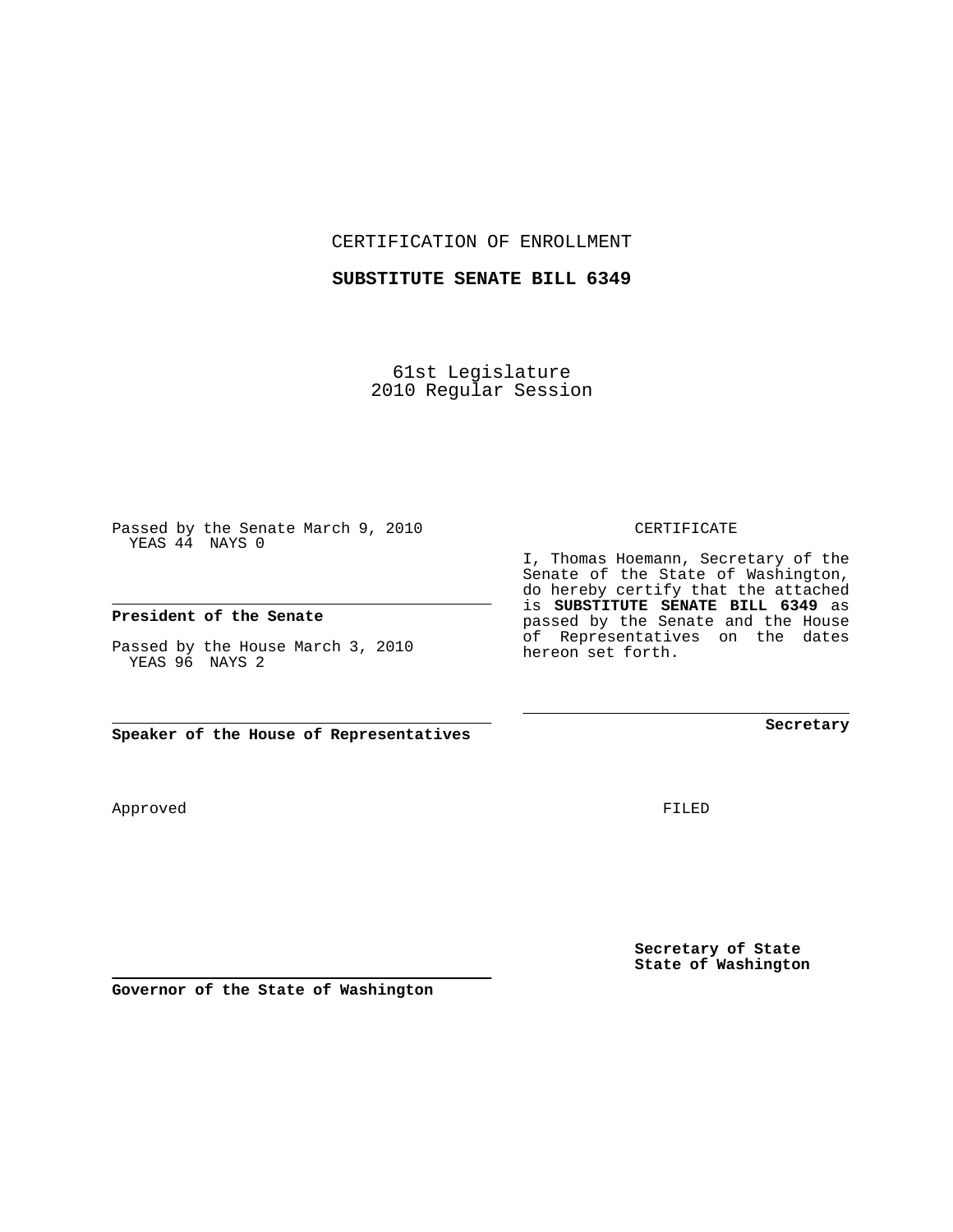# **SUBSTITUTE SENATE BILL 6349** \_\_\_\_\_\_\_\_\_\_\_\_\_\_\_\_\_\_\_\_\_\_\_\_\_\_\_\_\_\_\_\_\_\_\_\_\_\_\_\_\_\_\_\_\_

\_\_\_\_\_\_\_\_\_\_\_\_\_\_\_\_\_\_\_\_\_\_\_\_\_\_\_\_\_\_\_\_\_\_\_\_\_\_\_\_\_\_\_\_\_

## AS AMENDED BY THE HOUSE

Passed Legislature - 2010 Regular Session

## **State of Washington 61st Legislature 2010 Regular Session**

**By** Senate Labor, Commerce & Consumer Protection (originally sponsored by Senators Ranker, Holmquist, Haugen, Hobbs, Becker, Shin, and Roach)

READ FIRST TIME 02/04/10.

 1 AN ACT Relating to a farm internship program; amending RCW 2 49.46.010; adding a new section to chapter 49.12 RCW; adding a new 3 section to chapter 51.16 RCW; adding a new section to chapter 50.04 4 RCW; creating a new section; and providing an expiration date.

5 BE IT ENACTED BY THE LEGISLATURE OF THE STATE OF WASHINGTON:

 6 NEW SECTION. **Sec. 1.** A new section is added to chapter 49.12 RCW 7 to read as follows:

 8 (1) The director shall establish a farm internship pilot project 9 until December 1, 2011, for the employment of farm interns on small 10 farms under special certificates at wages, if any, as authorized by the 11 department and subject to such limitations as to time, number, 12 proportion, and length of service as provided in this section and as 13 prescribed by the department. The pilot project shall consist of two 14 counties, one a county consisting entirely of islands with fewer than 15 fifty thousand residents and one a county that is bordered by the crest 16 of the Cascade mountain range and salt waters with fewer than one 17 hundred fifty thousand residents.

18 (2) A small farm may employ no more than three interns per year 19 under this section.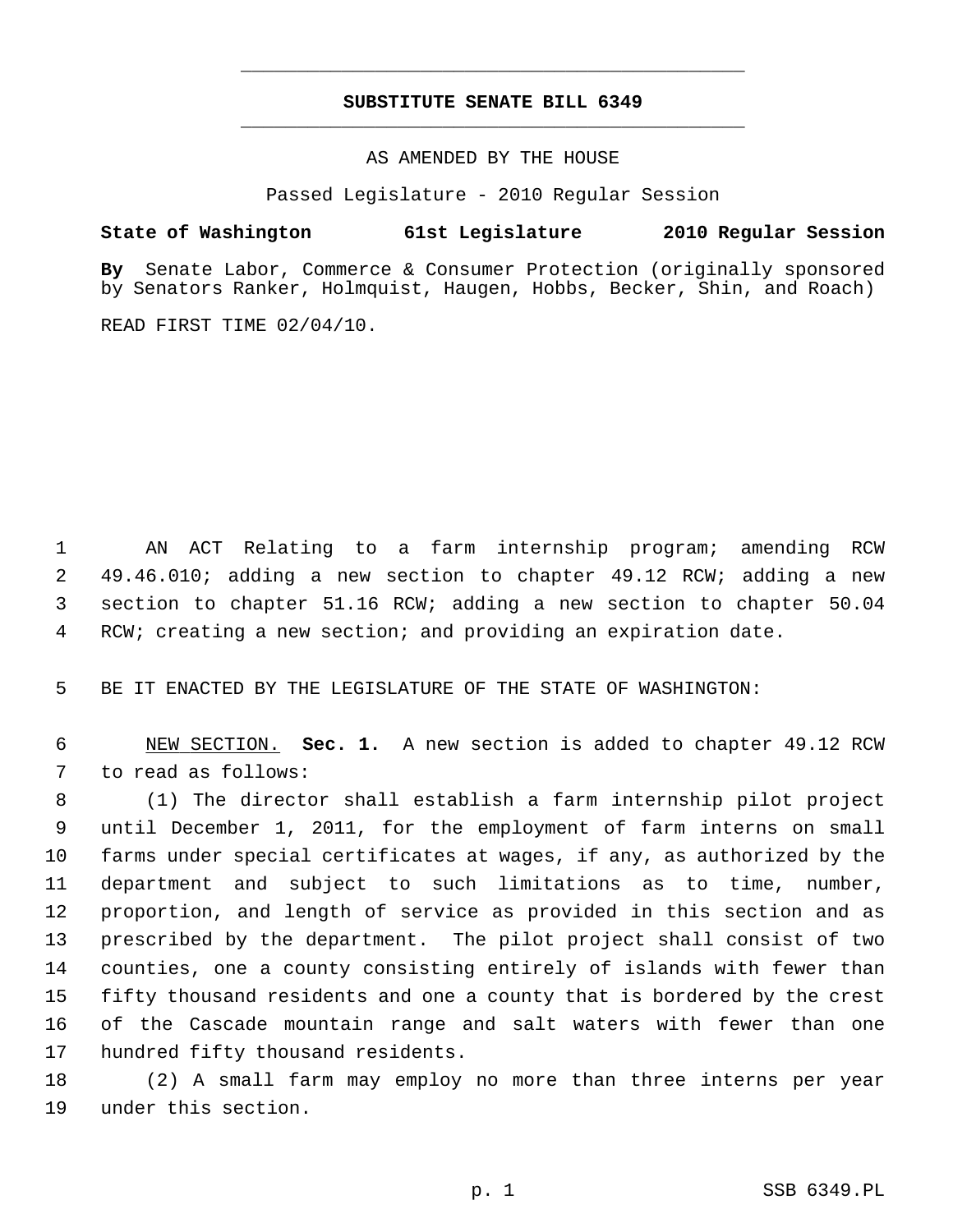1 (3) A small farm must apply for a special certificate on a form 2 made available by the director. The application must set forth: The 3 name of the farm and a description of the farm seeking the certificate; 4 the type of work to be performed by a farm intern; a description of the 5 internship program; the period of time for which the certificate is 6 sought and the duration of an internship; the number of farm interns 7 for which a special certificate is sought; the wages, if any, that will 8 be paid to the farm intern; any room and board, stipends, and other 9 remuneration the farm will provide to a farm intern; and the total 10 number of workers employed by the farm.

11 (4) Upon receipt of an application, the department shall review the 12 application and issue a special certificate to the requesting farm 13 within fifteen days if the department finds that:

14 (a) The farm qualifies as a small farm;

15 (b) There have been no serious violations of chapter 49.46 RCW or 16 Title 51 RCW that provide reasonable grounds to believe that the terms 17 of an internship agreement may not be complied with;

18 (c) The issuance of a certificate will not create unfair 19 competitive labor cost advantages nor have the effect of impairing or 20 depressing wage or working standards established for experienced 21 workers for work of a like or comparable character in the industry or 22 occupation at which the intern is to be employed;

23 (d) A farm intern will not displace an experienced worker; and

24 (e) The farm demonstrates that the interns will perform work for 25 the farm under an internship program that: (i) Provides a curriculum 26 of learning modules and supervised participation in farm work 27 activities designed to teach farm interns about farming practices and 28 farm enterprises; (ii) is based on the bona fide curriculum of an 29 educational or vocational institution; and (iii) is reasonably designed 30 to provide the intern with vocational knowledge and skills about 31 farming practices and enterprises. In assessing an internship program, 32 the department may consult with relevant college and university 33 departments and extension programs and state and local government 34 agencies involved in the regulation or development of agriculture.

35 (5) A special certificate issued under this section must specify 36 the terms and conditions under which it is issued, including: The name 37 of the farm; the duration of the special certificate allowing the 38 employment of farm interns and the duration of an internship; the total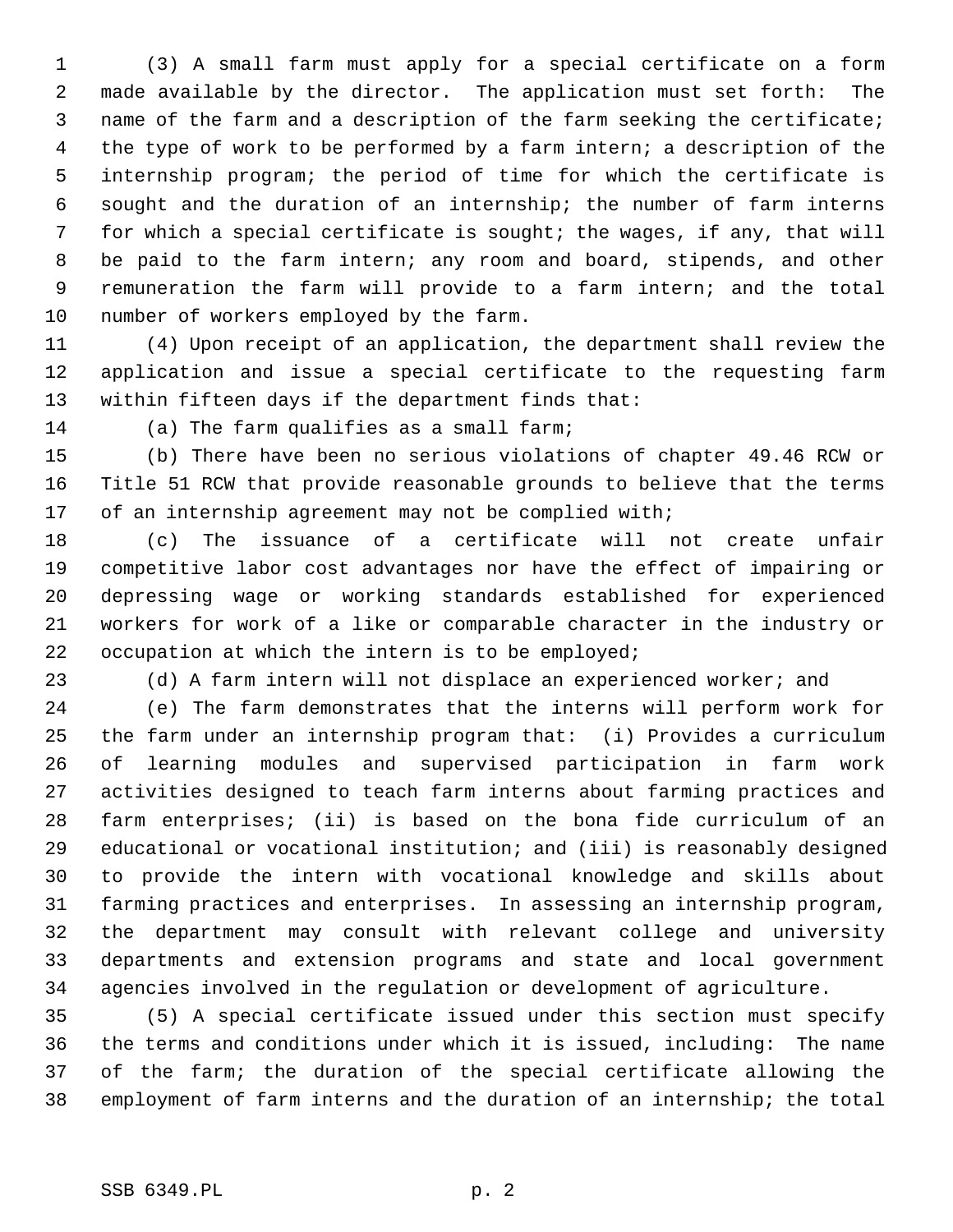1 number of interns authorized under the special certificate; the 2 authorized wage rate, if any; and any room and board, stipends, and 3 other remuneration the farm will provide to the farm intern. A farm 4 worker may be paid at wages specified in the certificate only during 5 the effective period of the certificate and for the duration of the 6 internship.

 7 (6) If the department denies an application for a special 8 certificate, notice of denial must be mailed to the farm. The farm 9 listed on the application may, within fifteen days after notice of such 10 action has been mailed, file with the director a petition for review of 11 the denial, setting forth grounds for seeking such a review. If 12 reasonable grounds exist, the director or the director's authorized 13 representative may grant such a review and, to the extent deemed 14 appropriate, afford all interested persons an opportunity to be heard 15 on such review.

16 (7) Before employing a farm intern, a farm must submit a statement 17 on a form made available by the director stating that the farm 18 understands: The requirements of the industrial welfare act, chapter 19 49.12 RCW, that apply to farm interns; that the farm must pay workers' 20 compensation premiums in the assigned intern risk class and must pay 21 workers' compensation premiums for nonintern work hours in the 22 applicable risk class; and that if the farm does not comply with 23 subsection (8) of this section, the director may revoke the special 24 certificate.

25 (8) The director may revoke a special certificate issued under this 26 section if a farm fails to: Comply with the requirements of the 27 industrial welfare act, chapter 49.12 RCW, that apply to farm interns; 28 pay workers' compensation premiums in the assigned intern risk class; 29 or pay workers' compensation premiums in the applicable risk class for 30 nonintern work hours.

31 (9) Before the start of a farm internship, the farm and the intern 32 must sign a written agreement and send a copy of the agreement to the 33 department. The written agreement must, at a minimum:

34 (a) Describe the internship program offered by the farm, including 35 the skills and objectives the program is designed to teach and the 36 manner in which those skills and objectives will be taught;

37 (b) Explicitly state that the intern is not entitled to minimum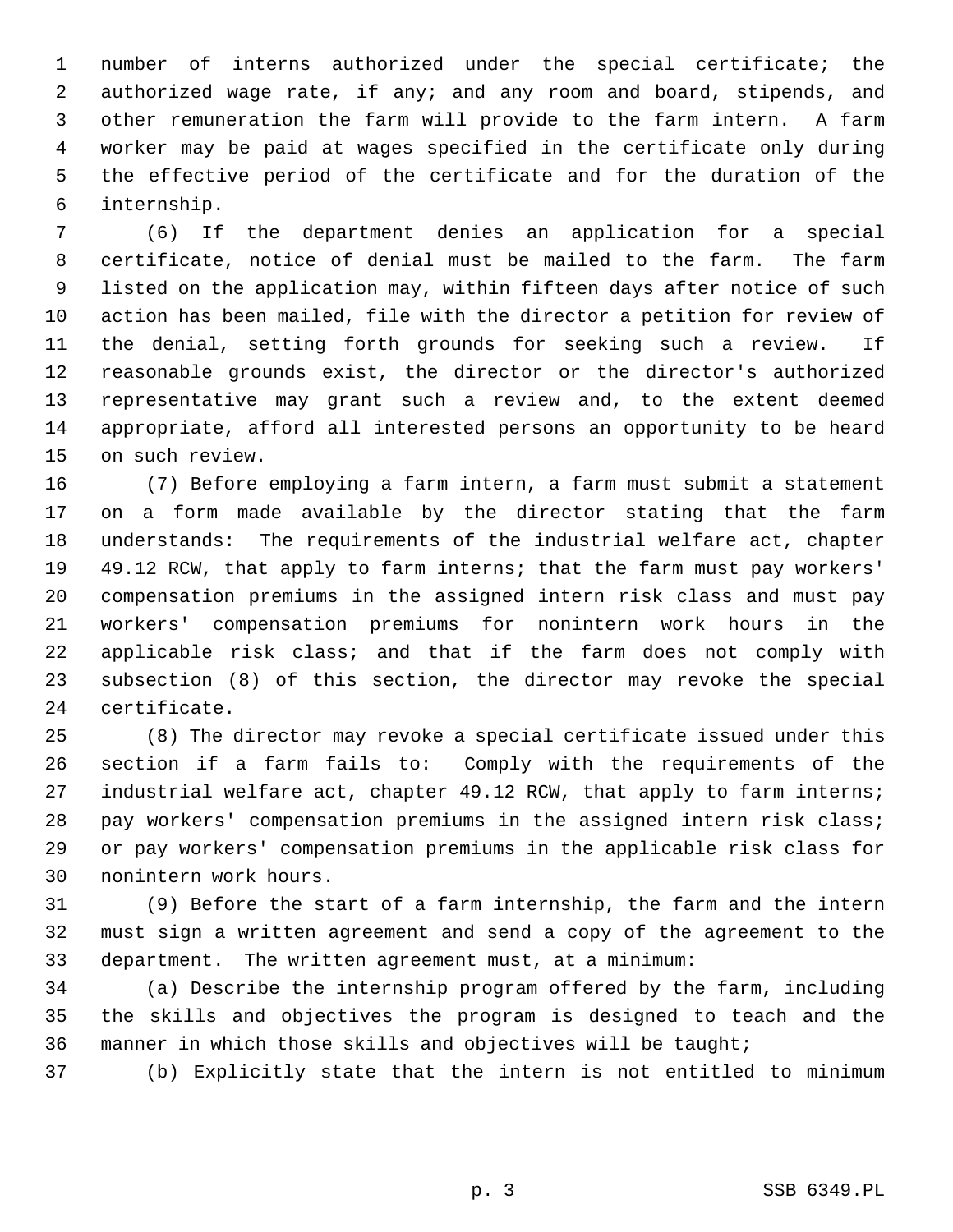1 wages for work and activities conducted pursuant to the internship 2 program for the duration of the internship;

 3 (c) Describe the responsibilities, expectations, and obligations of 4 the intern and the farm, including the anticipated number of hours of 5 farm activities to be performed by the intern per week;

 6 (d) Describe the activities of the farm and the type of work to be 7 performed by the farm intern; and

 8 (e) Describes any wages, room and board, stipends, and other 9 remuneration the farm will provide to the farm intern.

10 (10) The definitions in this subsection apply throughout this 11 section unless the context clearly requires otherwise.

12 (a) "Farm intern" means an individual who provides services to a 13 small farm under a written agreement and primarily as a means of 14 learning about farming practices and farm enterprises.

15 (b) "Farm internship program" means an internship program described 16 under subsection (4)(e) of this section.

17 (c) "Small farm" means a farm:

18 (i) Organized as a sole proprietorship, partnership, or 19 corporation;

20 (ii) That reports on the applicant's schedule F of form 1040 or 21 other applicable form filed with the United States internal revenue 22 service annual sales less than two hundred fifty thousand dollars; and

23 (iii) Where all the owners or partners of the farm provide regular 24 labor to and participate in the management of the farm, and own or 25 lease the productive assets of the farm.

26 (11) The department shall monitor and evaluate the farm internships 27 authorized by this section and report to the appropriate committees of 28 the legislature by December 31, 2011. The report shall include, but 29 not be limited to: The number of small farms that applied for and 30 received special certificates; the number of interns employed as farm 31 interns; the nature of the educational activities provided to the farm 32 interns; the wages and other remuneration paid to farm interns; the 33 number of and type of workers' compensation claims for farm interns; 34 the employment of farm interns following farm internships; and other 35 matters relevant to assessing farm internships authorized in this 36 section.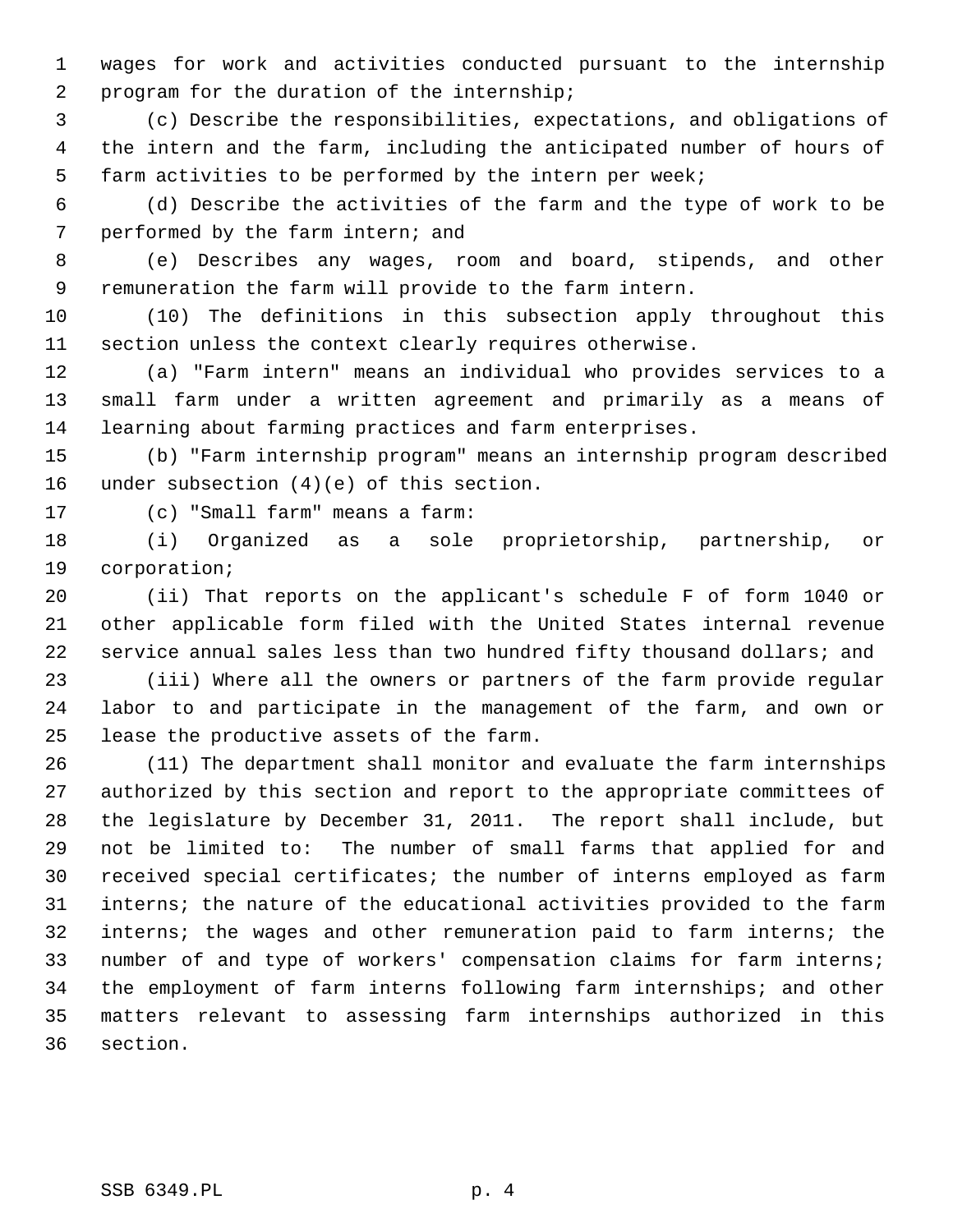1 **Sec. 2.** RCW 49.46.010 and 2002 c 354 s 231 are each amended to 2 read as follows:

3 As used in this chapter:

4 (1) "Director" means the director of labor and industries;

 5 (2) "Wage" means compensation due to an employee by reason of 6 employment, payable in legal tender of the United States or checks on 7 banks convertible into cash on demand at full face value, subject to 8 such deductions, charges, or allowances as may be permitted by rules of 9 the director;

10 (3) "Employ" includes to permit to work;

11 (4) "Employer" includes any individual, partnership, association, 12 corporation, business trust, or any person or group of persons acting 13 directly or indirectly in the interest of an employer in relation to an 14 employee;

15 (5) "Employee" includes any individual employed by an employer but 16 shall not include:

17 (a) Any individual (i) employed as a hand harvest laborer and paid 18 on a piece rate basis in an operation which has been, and is generally 19 and customarily recognized as having been, paid on a piece rate basis 20 in the region of employment; (ii) who commutes daily from his or her 21 permanent residence to the farm on which he or she is employed; and 22 (iii) who has been employed in agriculture less than thirteen weeks 23 during the preceding calendar year;

24 (b) Any individual employed in casual labor in or about a private 25 home, unless performed in the course of the employer's trade, business, 26 or profession;

27 (c) Any individual employed in a bona fide executive, 28 administrative, or professional capacity or in the capacity of outside 29 salesman as those terms are defined and delimited by rules of the 30 director. However, those terms shall be defined and delimited by the 31 director of personnel pursuant to chapter 41.06 RCW for employees 32 employed under the director of personnel's jurisdiction;

33 (d) Any individual engaged in the activities of an educational, 34 charitable, religious, state or local governmental body or agency, or 35 nonprofit organization where the employer-employee relationship does 36 not in fact exist or where the services are rendered to such 37 organizations gratuitously. If the individual receives reimbursement 38 in lieu of compensation for normally incurred out-of-pocket expenses or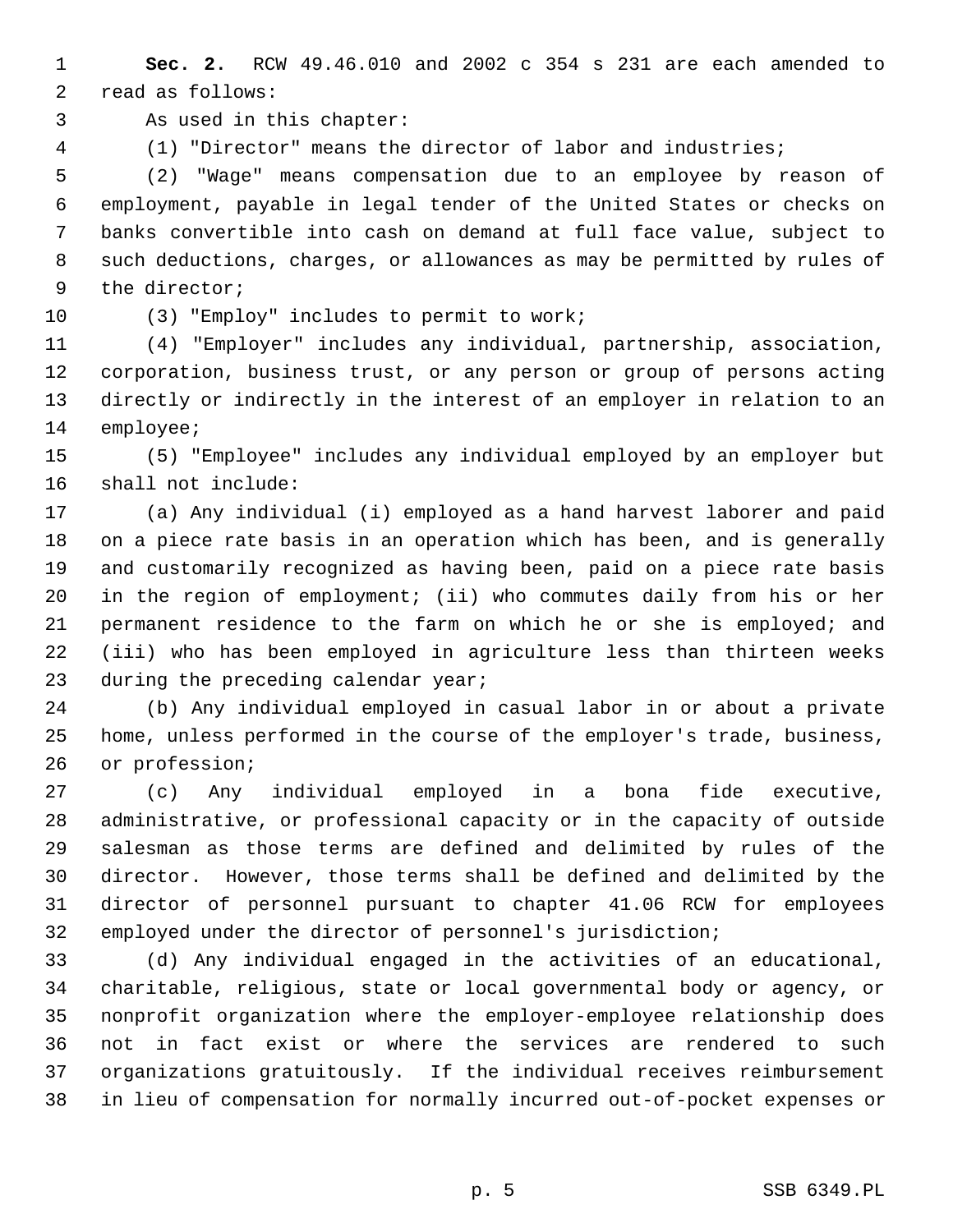1 receives a nominal amount of compensation per unit of voluntary service 2 rendered, an employer-employee relationship is deemed not to exist for 3 the purpose of this section or for purposes of membership or 4 qualification in any state, local government or publicly supported 5 retirement system other than that provided under chapter 41.24 RCW;

 6 (e) Any individual employed full time by any state or local 7 governmental body or agency who provides voluntary services but only 8 with regard to the provision of the voluntary services. The voluntary 9 services and any compensation therefor shall not affect or add to 10 qualification, entitlement or benefit rights under any state, local 11 government, or publicly supported retirement system other than that 12 provided under chapter 41.24 RCW;

13 (f) Any newspaper vendor or carrier;

14 (g) Any carrier subject to regulation by Part 1 of the Interstate 15 Commerce Act;

16 (h) Any individual engaged in forest protection and fire prevention 17 activities;

18 (i) Any individual employed by any charitable institution charged 19 with child care responsibilities engaged primarily in the development 20 of character or citizenship or promoting health or physical fitness or 21 providing or sponsoring recreational opportunities or facilities for 22 young people or members of the armed forces of the United States;

23 (j) Any individual whose duties require that he or she reside or 24 sleep at the place of his or her employment or who otherwise spends a 25 substantial portion of his or her work time subject to call, and not 26 engaged in the performance of active duties;

27 (k) Any resident, inmate, or patient of a state, county, or 28 municipal correctional, detention, treatment or rehabilitative 29 institution;

30 (l) Any individual who holds a public elective or appointive office 31 of the state, any county, city, town, municipal corporation or quasi 32 municipal corporation, political subdivision, or any instrumentality 33 thereof, or any employee of the state legislature;

34 (m) All vessel operating crews of the Washington state ferries 35 operated by the department of transportation;

36 (n) Any individual employed as a seaman on a vessel other than an 37 American vessel;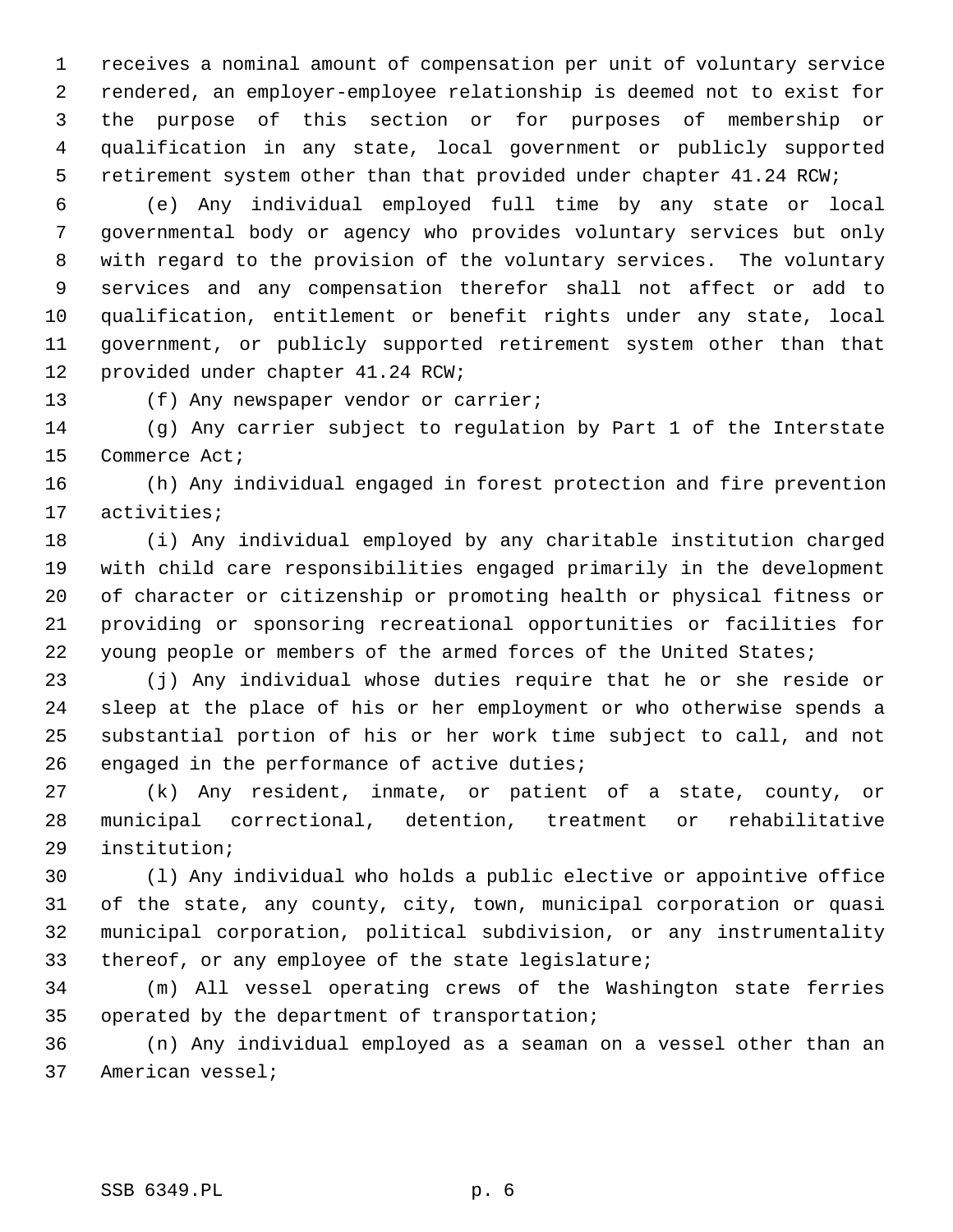1 (o) Any farm intern providing his or her services to a small farm

2 which has a special certificate issued under section 1 of this act;

 3 (6) "Occupation" means any occupation, service, trade, business, 4 industry, or branch or group of industries or employment or class of 5 employment in which employees are gainfully employed;

 6 (7) "Retail or service establishment" means an establishment 7 seventy-five percent of whose annual dollar volume of sales of goods or 8 services, or both, is not for resale and is recognized as retail sales 9 or services in the particular industry.

10 NEW SECTION. **Sec. 3.** A new section is added to chapter 51.16 RCW 11 to read as follows:

12 The department shall adopt rules to provide special workers' 13 compensation risk class or classes for farm interns providing 14 agricultural labor pursuant to a farm internship program. The rules 15 must include any requirements for obtaining a special risk class that 16 must be met by small farms.

17 NEW SECTION. **Sec. 4.** A new section is added to chapter 50.04 RCW 18 to read as follows:

19 (1) The term "employment" shall not include service performed in 20 agricultural labor by a farm intern providing his or her services under 21 a farm internship program as established in section 1 of this act.

22 (2) For purposes of this section, "agricultural labor" means:

23 (a) Services performed on a farm, in the employ of any person, in 24 connection with the cultivation of the soil, or in connection with 25 raising or harvesting any agricultural or horticultural commodity, 26 including raising, shearing, feeding, caring for, training, and 27 management of livestock, bees, poultry, and furbearing animals and 28 wildlife, or in the employ of the owner or tenant or other operator of 29 a farm in connection with the operation, management, conservation, 30 improvement, or maintenance of such farm and its tools and equipment;

31 (b) Services performed in packing, packaging, grading, storing, or 32 delivering to storage, or to market or to a carrier for transportation 33 to market, any agricultural or horticultural commodity; but only if 34 such service is performed as an incident to ordinary farming 35 operations. The exclusions from the term "employment" provided in this 36 subsection (2)(b) shall not be deemed to be applicable with respect to